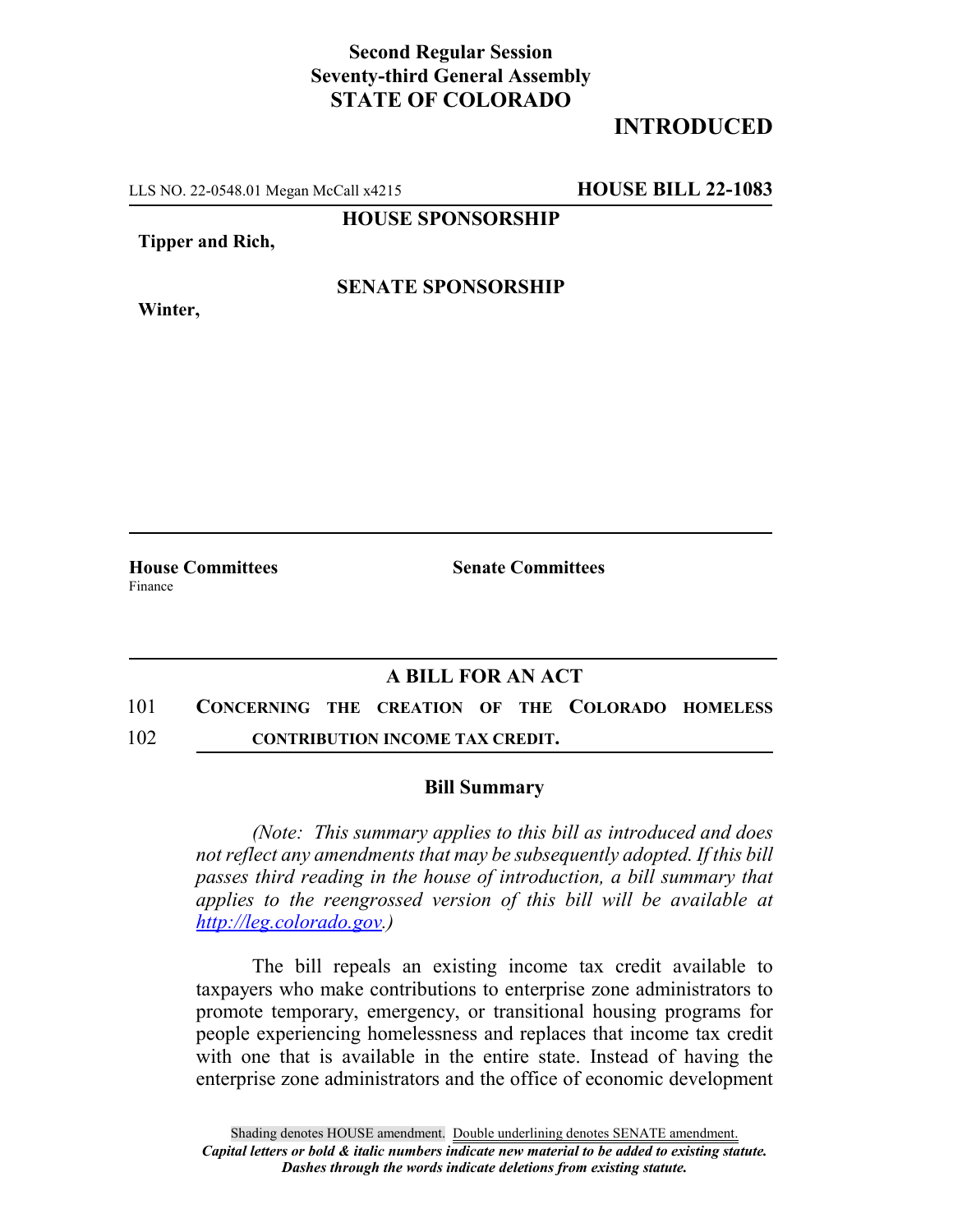manage the credit, the bill places that responsibility on the division of housing in the department of local affairs.

The bill also expands the scope so that a taxpayer may claim the tax credit when permissible contributions are made not only to an approved project, but also to approved nonprofit organizations providing certain qualifying activities.

The amount of the income tax credit remains the same for each contribution; except that, for contributions made in an underserved, rural county, the amount is 30% rather than 25%, and the new credit is capped at \$750,000 in contributions for the nonprofit organization, and if the nonprofit organization also administers one or more approved projects, the new credit is capped at an additional \$750,000 per project. The new credit's availability is limited to 8 years, and, in the same manner as the enterprise zone tax credit that is being repealed, any credit in excess of a taxpayer's liability for the income tax year for which the credit is claimed may be carried forward for up to 5 years.

1 *Be it enacted by the General Assembly of the State of Colorado:*

2 **SECTION 1.** In Colorado Revised Statutes, **add** 39-22-543 as 3 follows:

 **39-22-543. Colorado homeless contribution tax credit - legislative declaration - definitions - repeal.** (1) (a) IN ACCORDANCE WITH SECTION 39-21-304 (1), WHICH REQUIRES EACH BILL THAT CREATES A NEW TAX EXPENDITURE TO INCLUDE A TAX PREFERENCE PERFORMANCE STATEMENT AS PART OF A STATUTORY LEGISLATIVE DECLARATION, THE GENERAL ASSEMBLY FINDS AND DECLARES THAT THE GENERAL LEGISLATIVE PURPOSE OF THIS TAX EXPENDITURE IS TO INDUCE CERTAIN DESIGNATED BEHAVIOR BY TAXPAYERS. SPECIFICALLY, THIS TAX EXPENDITURE IS INTENDED TO ENCOURAGE TAXPAYERS TO MAKE CONTRIBUTIONS TO APPROVED NONPROFIT ORGANIZATIONS PROVIDING CERTAIN QUALIFYING ACTIVITIES TO LEVERAGE FINANCIAL CONTRIBUTIONS FROM COLORADO RESIDENTS AND BUSINESSES TO SUPPORT PROVIDING APPROPRIATE HOUSING AND SERVICES TO ASSIST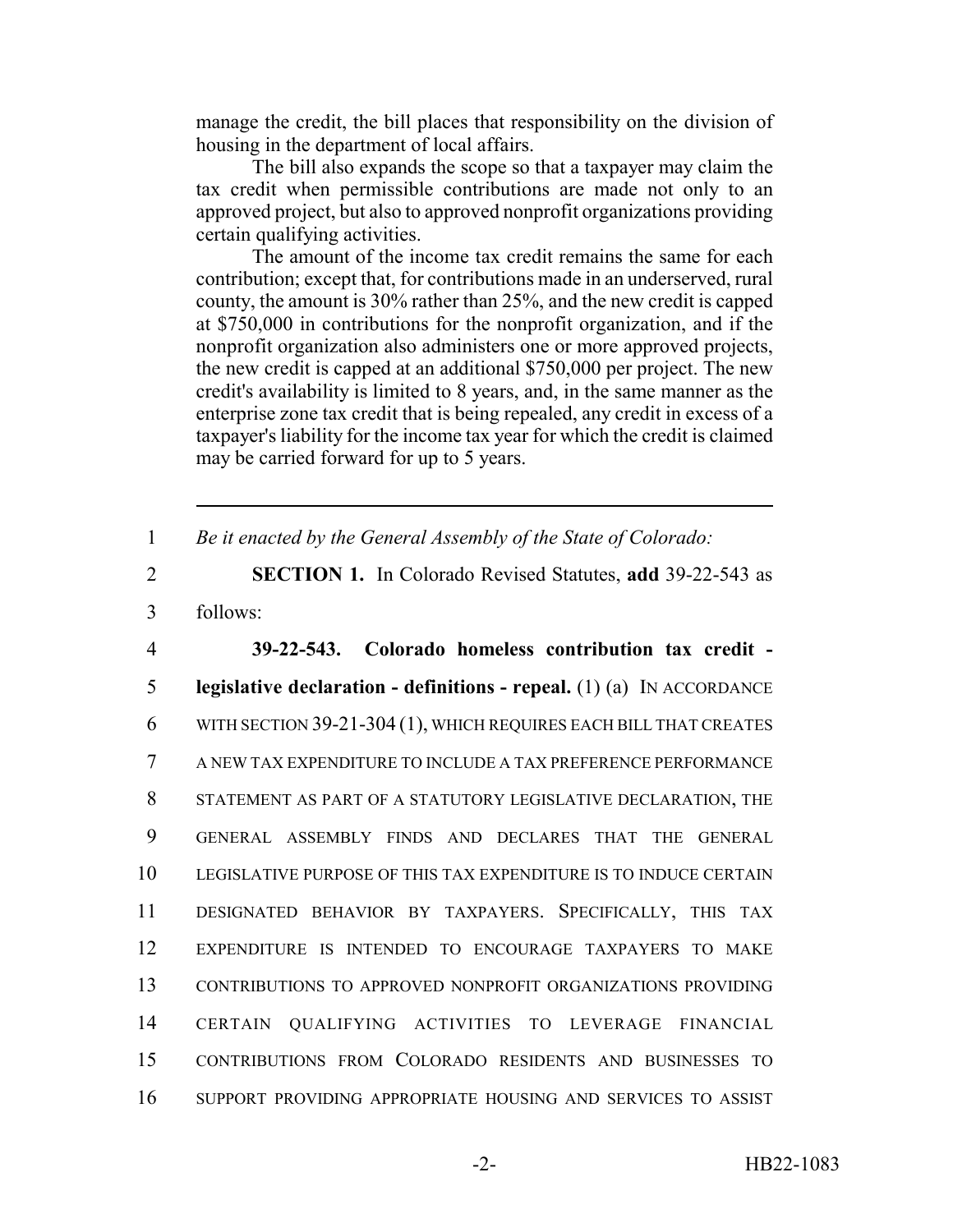INDIVIDUALS AND FAMILIES EXPERIENCING HOMELESSNESS. THE TAX EXPENDITURE WILL CATALYZE AND STRENGTHEN STATEWIDE EFFORTS TO ADDRESS THE EFFECTS OF HOMELESSNESS THROUGH PRIVATE INVESTMENT AND CIVIC ENGAGEMENT IN COLORADO-BASED SERVICE PROVIDERS FOR INDIVIDUALS AND FAMILIES EXPERIENCING HOMELESSNESS.

 (b) THE ANNUAL REVIEW PRESENTED BY THE DIVISION AS SET FORTH IN SUBSECTION (6) OF THIS SECTION WILL ALLOW THE GENERAL ASSEMBLY AND THE STATE AUDITOR TO MEASURE THE EFFECTIVENESS OF THE TAX EXPENDITURE.

 (2) AS USED IN THIS SECTION, UNLESS THE CONTEXT OTHERWISE REQUIRES:

 (a) "APPROVED NONPROFIT ORGANIZATION" MEANS A NONPROFIT ORGANIZATION THAT PROVIDES A QUALIFYING ACTIVITY AND THAT HAS BEEN MONITORED, EVALUATED, REVIEWED, AND APPROVED BY THE DIVISION AS SPECIFIED IN SUBSECTION (5) OF THIS SECTION.

 (b) "APPROVED PROJECT" MEANS A PROJECT ADMINISTERED BY AN APPROVED NONPROFIT ORGANIZATION THAT HAS BEEN EVALUATED, REVIEWED, AND APPROVED BY THE DIVISION AS SPECIFIED IN SUBSECTION (5) OF THIS SECTION, AND THAT IMPLEMENTS ONE OR MORE QUALIFYING ACTIVITIES.

 (c) "CAPITAL CAMPAIGN" MEANS A CAMPAIGN THAT ENCOURAGES PUBLIC AND PRIVATE PARTNERSHIPS AND IS FOCUSED ON RAISING FUNDS FOR A SPECIFIC CAPITAL PROJECT. THE CAPITAL PROJECT MUST INVOLVE CONSTRUCTION AND IMPLEMENTATION THAT COMMENCES WITHIN THREE YEARS OF THE PROJECT BEING APPROVED BY THE DIVISION. A "CAPITAL CAMPAIGN" MUST INCLUDE A CAMPAIGN FOR ONE OR MORE OF THE FOLLOWING: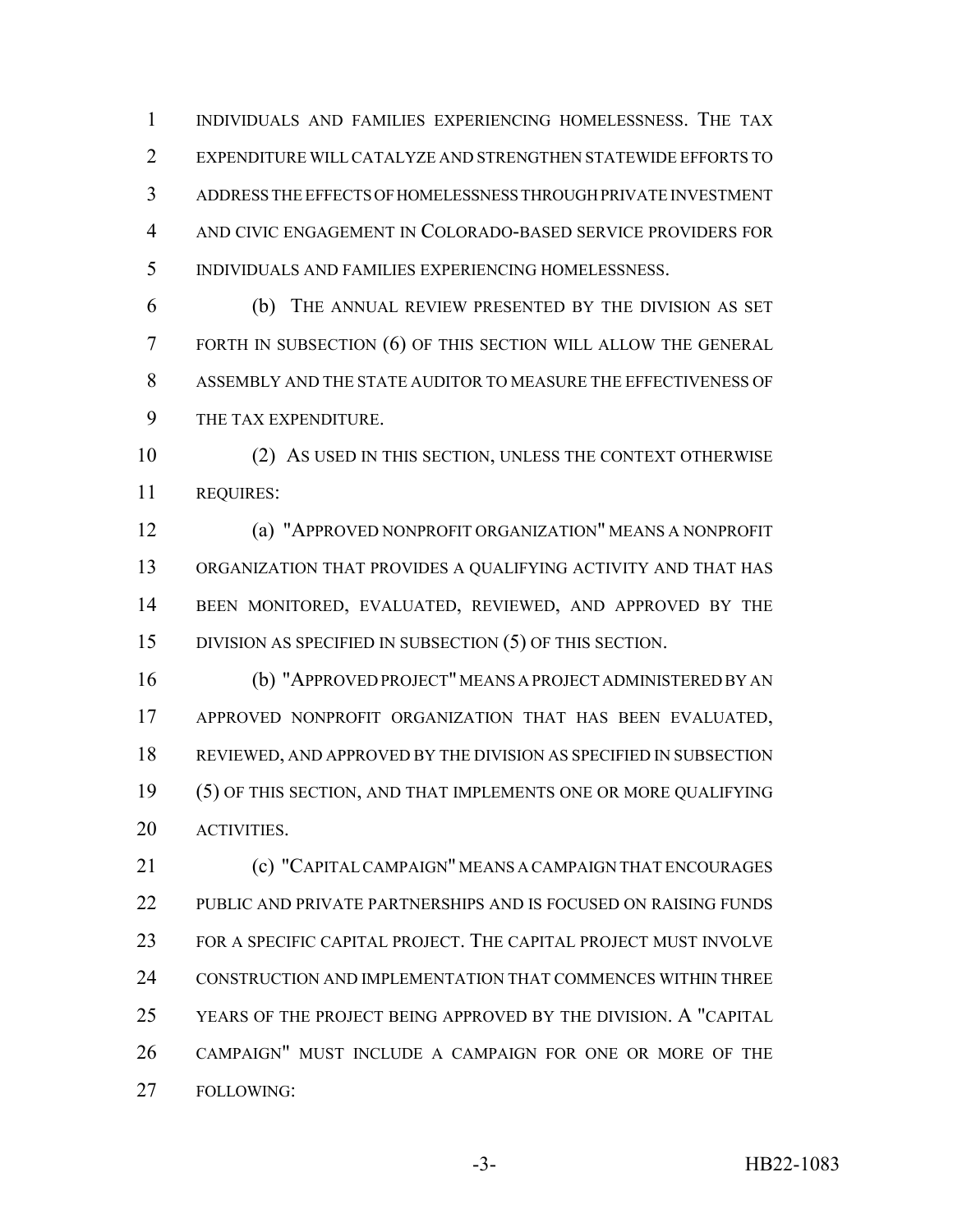(I) SUPPORTIVE HOUSING FOR INDIVIDUALS OR FAMILIES EXPERIENCING HOMELESSNESS;

 (II) COMMUNITY OVERNIGHT SHELTERS, COMMUNITY DAY 4 SHELTERS, OR EMERGENCY SHELTERS;

 (III) FACILITIES, INCLUDING THE ACQUISITION OR REHABILITATION OF FACILITIES, USED TO PROVIDE HOUSING OR SERVICES TO INDIVIDUALS OR FAMILIES EXPERIENCING HOMELESSNESS, INCLUDING FACILITIES THAT ARE NECESSARY TO PERFORM QUALIFYING SERVICES; OR

 (IV) FACILITIES NEEDED TO PROVIDE ADMINISTRATIVE SUPPORT FOR APPROVED PROJECTS.

 (d) "DIVISION OF HOUSING" OR "DIVISION" MEANS THE DIVISION OF HOUSING IN THE DEPARTMENT OF LOCAL AFFAIRS CREATED IN SECTION 24-32-704.

 (e) "IN-KIND CONTRIBUTION" MEANS A CONTRIBUTION THAT IS NOT A MONETARY CONTRIBUTION AND IS VALUED OVER FIVE THOUSAND DOLLARS PURSUANT TO AN INDEPENDENT THIRD-PARTY VALUATION, INCLUDING A CONTRIBUTION OF PROPERTY, SERVICES, STOCKS, BONDS, OR OTHER INTANGIBLE PROPERTY.

 (f) "MONETARY CONTRIBUTION" MEANS A CONTRIBUTION IN UNITED STATES CURRENCY IN ANY FORM, INCLUDING CASH, PAYMENT MADE BY CHECK, ELECTRONIC FUNDS TRANSFER, DEBIT CARD, OR CREDIT 22 CARD.

**(g) "NONPROFIT ORGANIZATION" MEANS ANY ORGANIZATION IN**  GOOD STANDING WITH THE SECRETARY OF STATE THAT IS EXEMPT FROM TAXATION PURSUANT TO SECTION 501 (a) OF THE FEDERAL "INTERNAL REVENUE CODE OF 1986", 26 U.S.C. SEC. 501 (a), AS AMENDED, AND 27 LISTED AS AN EXEMPT ORGANIZATION IN SECTION 501 (c) OF THE FEDERAL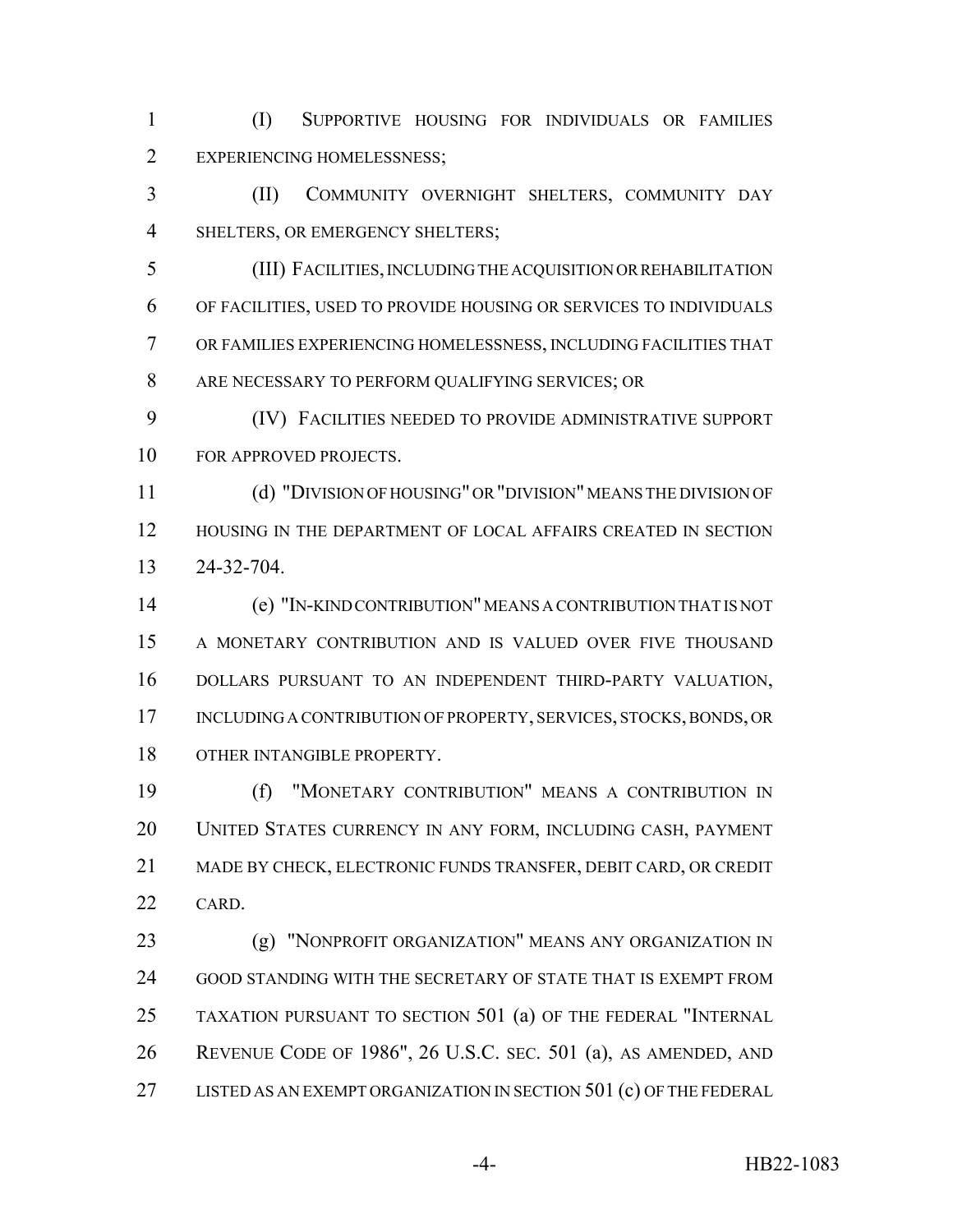"INTERNAL REVENUE CODE OF 1986", 26 U.S.C. SEC. 501 (c), AS AMENDED.

 (h) "OPERATIONAL SERVICE" MEANS A SERVICE THAT SUPPORTS: (I) OUTREACH EFFORTS TO ENGAGE OR PROVIDE SERVICES TO UNSHELTERED INDIVIDUALS OR FAMILIES EXPERIENCING HOMELESSNESS; (II) SAFE EMERGENCY, TEMPORARY, OR TRANSITIONAL SHELTERS, SUCH AS DAY SHELTERS, THAT MAY INCLUDE SUPPORTIVE SERVICES TO INDIVIDUALS OR FAMILIES EXPERIENCING HOMELESSNESS;

 (III) PREVENTION SERVICES THAT TARGET INDIVIDUALS OR FAMILIES FACING IMMINENT RISK OF HOMELESSNESS AS DEFINED BY THE 11 DEPARTMENT OF LOCAL AFFAIRS;

 (IV) SUPPORTIVE HOUSING FOR INDIVIDUALS OR FAMILIES EXPERIENCING HOMELESSNESS OR WHO WOULD OTHERWISE BE HOMELESS;

 (V) SERVICES DESIGNED TO ASSIST INDIVIDUALS OR FAMILIES EXPERIENCING HOMELESSNESS TO OBTAIN AN EMPLOYMENT OUTCOME, INCLUDING JOB PLACEMENT SERVICES, SERVICES THAT HELP INDIVIDUALS 17 BECOME WORKFORCE READY;

 (VI) CASE MANAGEMENT, INCLUDING ESTABLISHING CLIENT GOALS FOR INDIVIDUALS OR FAMILIES EXPERIENCING HOMELESSNESS AND COORDINATION OF REFERRALS TO ADDRESS HEALTH OR MENTAL HEALTH BENEFIT PROCUREMENT AND PROCUREMENT OF OTHER ESSENTIAL 22 SERVICES FOR INDIVIDUALS OR FAMILIES EXPERIENCING HOMELESSNESS; (VII) SHELTERS AND SERVICES FOR SURVIVORS OF DOMESTIC VIOLENCE WHO ARE FLEEING AN ABUSIVE HOUSEHOLD; OR

 (VIII) THE IMPLEMENTATION AND OPERATION OF SUCCESSOR PROJECTS OR OTHER SERVICES FOR INDIVIDUALS OR FAMILIES EXPERIENCING HOMELESSNESS THAT ARE IDENTIFIED BY THE DIVISION AS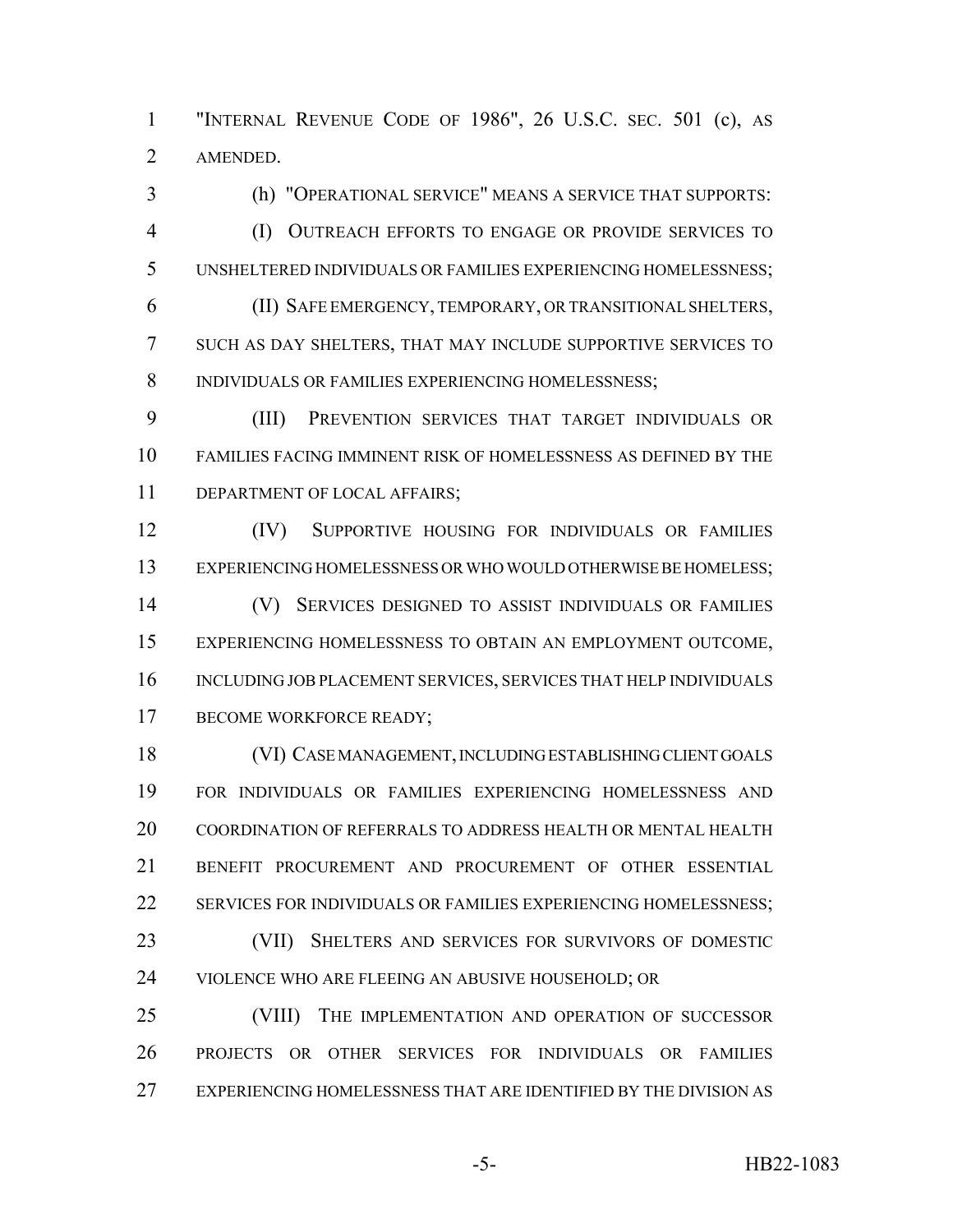EMERGING, PROMISING, AND PROVIDING BEST PRACTICES.

 (i) "QUALIFYING ACTIVITY" MEANS A CAPITAL CAMPAIGN OR AN OPERATIONAL SERVICE.

 (j) "TAXPAYER" MEANS A RESIDENT INDIVIDUAL OR A DOMESTIC OR FOREIGN CORPORATION SUBJECT TO PART 3 OF THIS ARTICLE 22, A PARTNERSHIP, S CORPORATION, OR OTHER SIMILAR PASS-THROUGH ENTITY, ESTATE, OR TRUST THAT MAKES A CONTRIBUTION AS AN ENTITY, AND A PARTNER, MEMBER, AND SUBCHAPTER S SHAREHOLDER OF SUCH A PASS-THROUGH ENTITY.

 (3) (a) FOR INCOME TAX YEARS COMMENCING ON OR AFTER JANUARY 1, 2023, BUT BEFORE JANUARY 1, 2031, EXCEPT AS PROVIDED IN 12 SUBSECTION (3)(b) OF THIS SECTION, ANY TAXPAYER WHO MAKES A MONETARY OR IN-KIND CONTRIBUTION TO AN APPROVED NONPROFIT ORGANIZATION, OR TO AN APPROVED PROJECT ADMINISTERED BY AN APPROVED NONPROFIT ORGANIZATION, IS ALLOWED A CREDIT EQUAL TO TWENTY-FIVE PERCENT OF THE TOTAL VALUE OF THE CONTRIBUTION, 17 SUBJECT TO THE LIMITATIONS SPECIFIED IN SUBSECTION (3)(d) OF THIS SECTION.

 (b) IF A TAXPAYER MAKES A MONETARY OR IN-KIND 20 CONTRIBUTION TO AN APPROVED NONPROFIT ORGANIZATION, OR TO AN APPROVED PROJECT ADMINISTERED BY AN APPROVED NONPROFIT ORGANIZATION, IN AN UNDERSERVED, RURAL COUNTY, AS DEFINED BY THE 23 DIVISION IN ITS GUIDELINES FOR THE PROGRAM, THEN THE TAXPAYER IS 24 ALLOWED A CREDIT EQUAL TO THIRTY PERCENT OF THE TOTAL VALUE OF 25 THE CONTRIBUTION, SUBJECT TO THE LIMITATIONS IN SUBSECTION (3)(d) OF THIS SECTION.

(c) THE APPROVED NONPROFIT ORGANIZATION THAT RECEIVES THE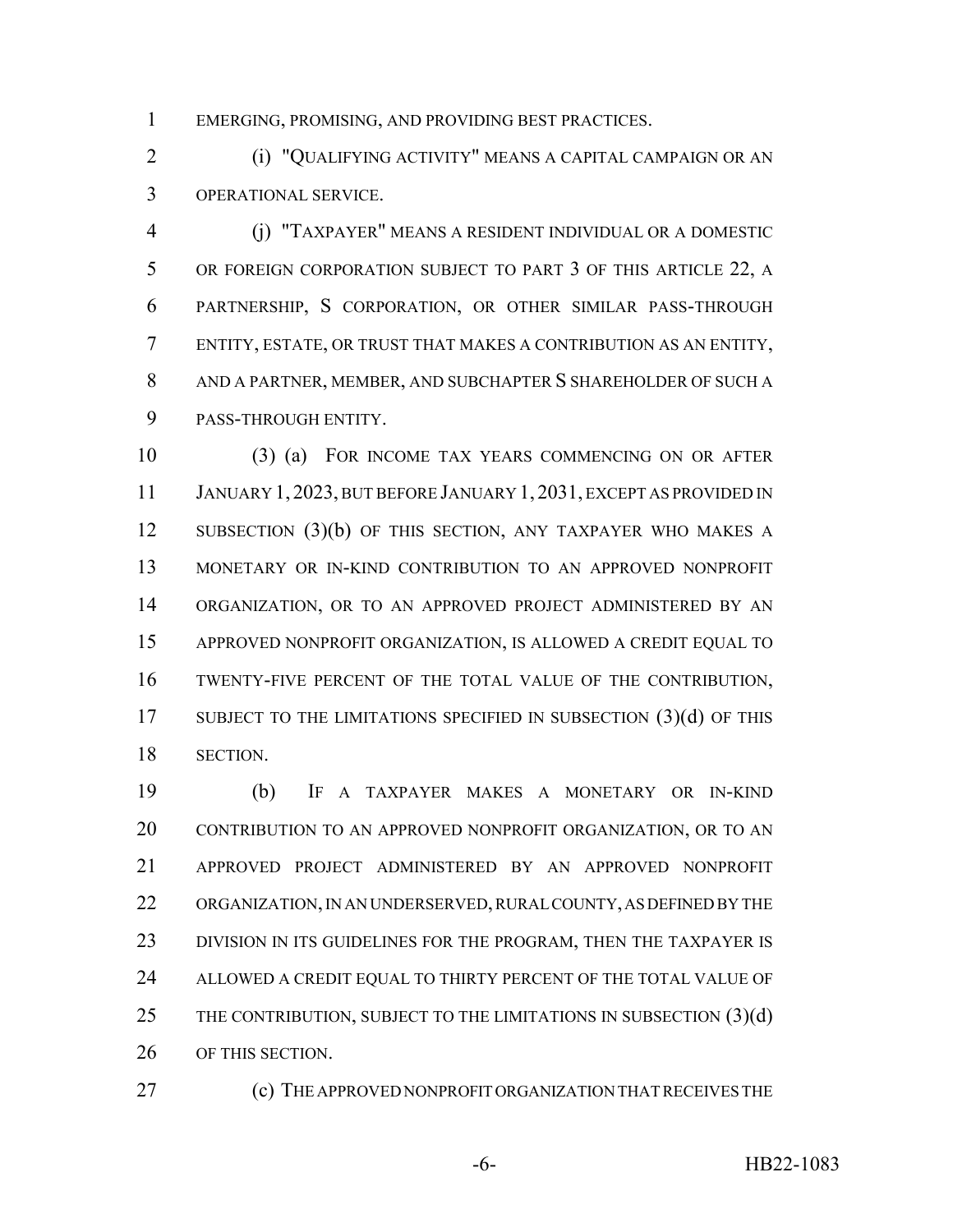ALLOWABLE CONTRIBUTION SHALL ISSUE A TAX CREDIT CERTIFICATE TO EACH TAXPAYER THAT MAKES AN ALLOWABLE CONTRIBUTION PURSUANT TO SUBSECTIONS (3)(a) AND (3)(b) OF THIS SECTION; EXCEPT THAT THE APPROVED NONPROFIT ORGANIZATION SHALL NOT ISSUE TAX CREDIT CERTIFICATES THAT TOTAL MORE THAN SEVEN HUNDRED FIFTY THOUSAND DOLLARS PER INCOME TAX YEAR, AND IF THE APPROVED NONPROFIT ORGANIZATION ADMINISTERS ONE OR MORE APPROVED PROJECTS, IN ADDITION TO PROVIDING A QUALIFYING SERVICE, THEN THE APPROVED NONPROFIT ORGANIZATION SHALL NOT ISSUE TAX CREDIT CERTIFICATES FOR ALLOWABLE CONTRIBUTIONS TO AN APPROVED PROJECT THAT TOTAL MORE THAN SEVEN HUNDRED FIFTY THOUSAND DOLLARS PER APPROVED PROJECT PER INCOME TAX YEAR. THE TAX CREDIT CERTIFICATE MUST STATE THE AMOUNT OF THE ALLOWABLE CONTRIBUTION, THE TAXPAYER'S NAME, THE TAXPAYER'S SOCIAL SECURITY NUMBER OR FEDERAL EMPLOYER IDENTIFICATION NUMBER, THE TYPE OF THE CONTRIBUTION, THE DATE THE TAXPAYER MADE THE CONTRIBUTION, THE AMOUNT OF THE TAX CREDIT THAT IS AUTHORIZED FOR THAT TAXPAYER, AND ANY OTHER INFORMATION THAT THE EXECUTIVE DIRECTOR OF THE DEPARTMENT OF REVENUE MAY REQUIRE. TAX CREDIT CERTIFICATES SHALL BE ISSUED IN 20 THE ORDER OF RECEIVED ALLOWABLE CONTRIBUTIONS.

21 (d) (I) (A) THE CREDIT ALLOWED IN SUBSECTIONS  $(3)(a)$  AND 22 (3)(b) OF THIS SECTION IS REDUCED BY THE AMOUNT BY WHICH THE CREDIT EXCEEDS ONE HUNDRED THOUSAND DOLLARS PER TAXPAYER PER TAX YEAR AND IS REDUCED BY THE AMOUNT BY WHICH THE CREDIT FOR IN-KIND CONTRIBUTIONS EXCEEDS FIFTY PERCENT OF THE TOTAL CREDIT CALCULATED PURSUANT TO THIS SUBSECTION (3)(d).

**(B) FOR A CONTRIBUTION MADE PURSUANT TO SUBSECTIONS (3)(a)**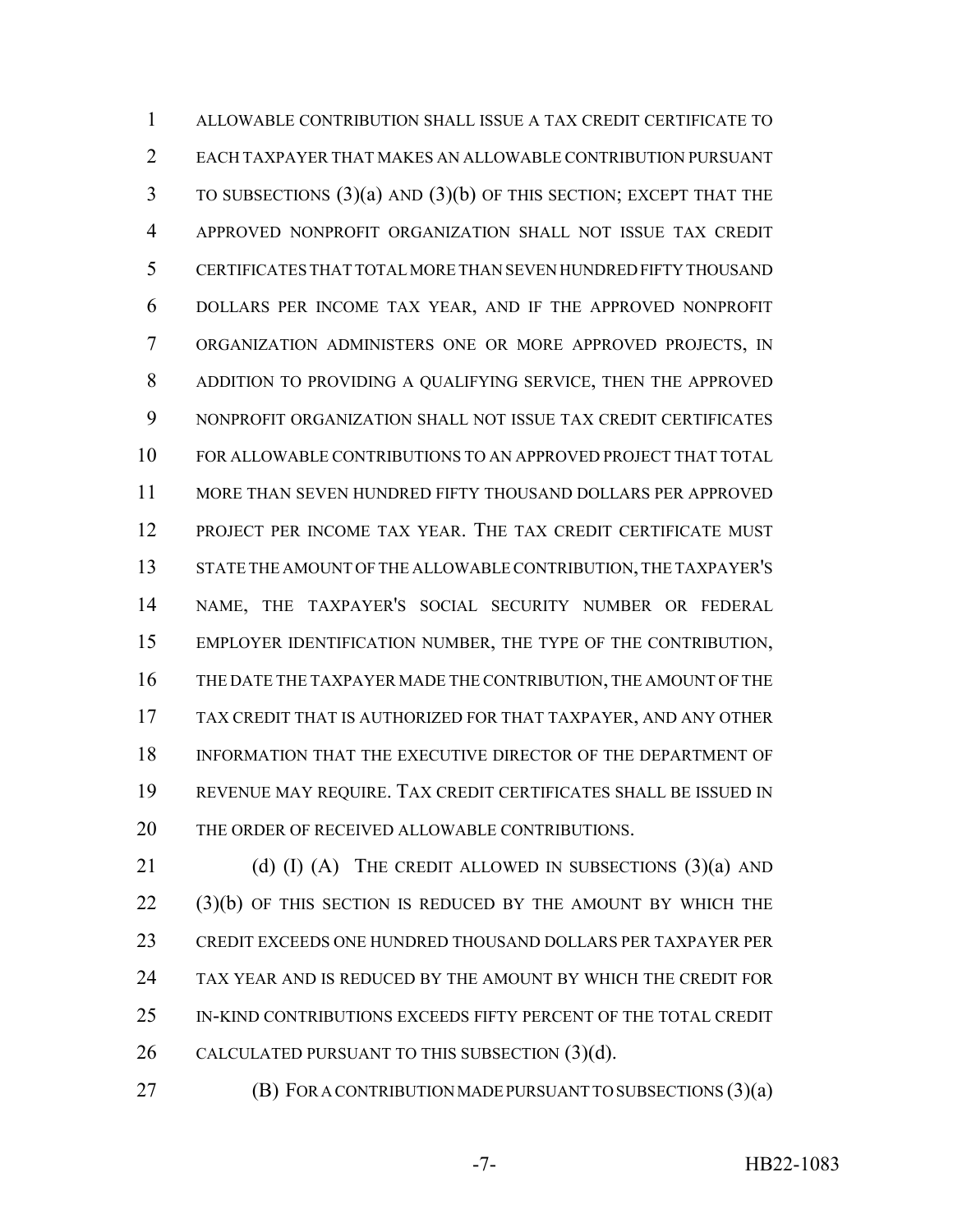1 AND (3)(b) OF THIS SECTION THAT IS MADE IN A CASH PAYMENT, THE CONTRIBUTION MUST BE EQUAL TO OR GREATER THAN ONE HUNDRED DOLLARS.

 (C) IN THE CASE OF A PARTNERSHIP, S CORPORATION, OR OTHER SIMILAR PASS-THROUGH ENTITY, THE LIMITATIONS IN THIS SUBSECTION (3)(d) APPLY AT THE ENTITY LEVEL.

 (II) IN NO EVENT IS A CREDIT ALLOWED PURSUANT TO THIS 8 SECTION FOR CONTRIBUTIONS THAT DIRECTLY BENEFIT THE TAXPAYER. IF A TAXPAYER RECEIVES A BENEFIT FOR THE CONTRIBUTION, THE VALUE OF THE CONTRIBUTION IS REDUCED BY THE VALUE OF THE BENEFIT RECEIVED BY THE TAXPAYER TO ARRIVE AT THE CONTRIBUTION THAT MAY BE CERTIFIED FOR THE INCOME TAX CREDIT ALLOWED IN THIS SECTION.

13 (III) IF THE AMOUNT OF THE ALLOWED CREDIT EXCEEDS THE AMOUNT OF INCOME TAXES OTHERWISE DUE ON THE INCOME OF THE TAXPAYER IN THE INCOME TAX YEAR FOR WHICH THE CREDIT IS BEING CLAIMED, THE AMOUNT OF THE CREDIT NOT USED AS AN OFFSET AGAINST INCOME TAXES IN THAT INCOME TAX YEAR MAY BE CARRIED FORWARD AS A CREDIT AGAINST SUBSEQUENT YEARS' INCOME TAX LIABILITY FOR A PERIOD NOT EXCEEDING FIVE YEARS AND MUST BE APPLIED FIRST TO THE EARLIEST INCOME TAX YEARS POSSIBLE. ANY CREDIT REMAINING AFTER THE PERIOD MAY NOT BE REFUNDED OR CREDITED TO THE TAXPAYER.

 (4) ON OR BEFORE NOVEMBER 1, 2022, AND ON OR BEFORE NOVEMBER 1 OF EACH YEAR THEREAFTER, THE DIVISION SHALL DEVELOP 24 AND POST ON THE DIVISION'S WEBSITE A LIST, INCLUDING A DESCRIPTION, OF ALL APPROVED NONPROFIT ORGANIZATIONS AND ANY APPROVED PROJECTS ADMINISTERED BY AN APPROVED NONPROFIT ORGANIZATION TO WHICH TAXPAYERS MAY CONTRIBUTE DURING THE NEXT CALENDAR YEAR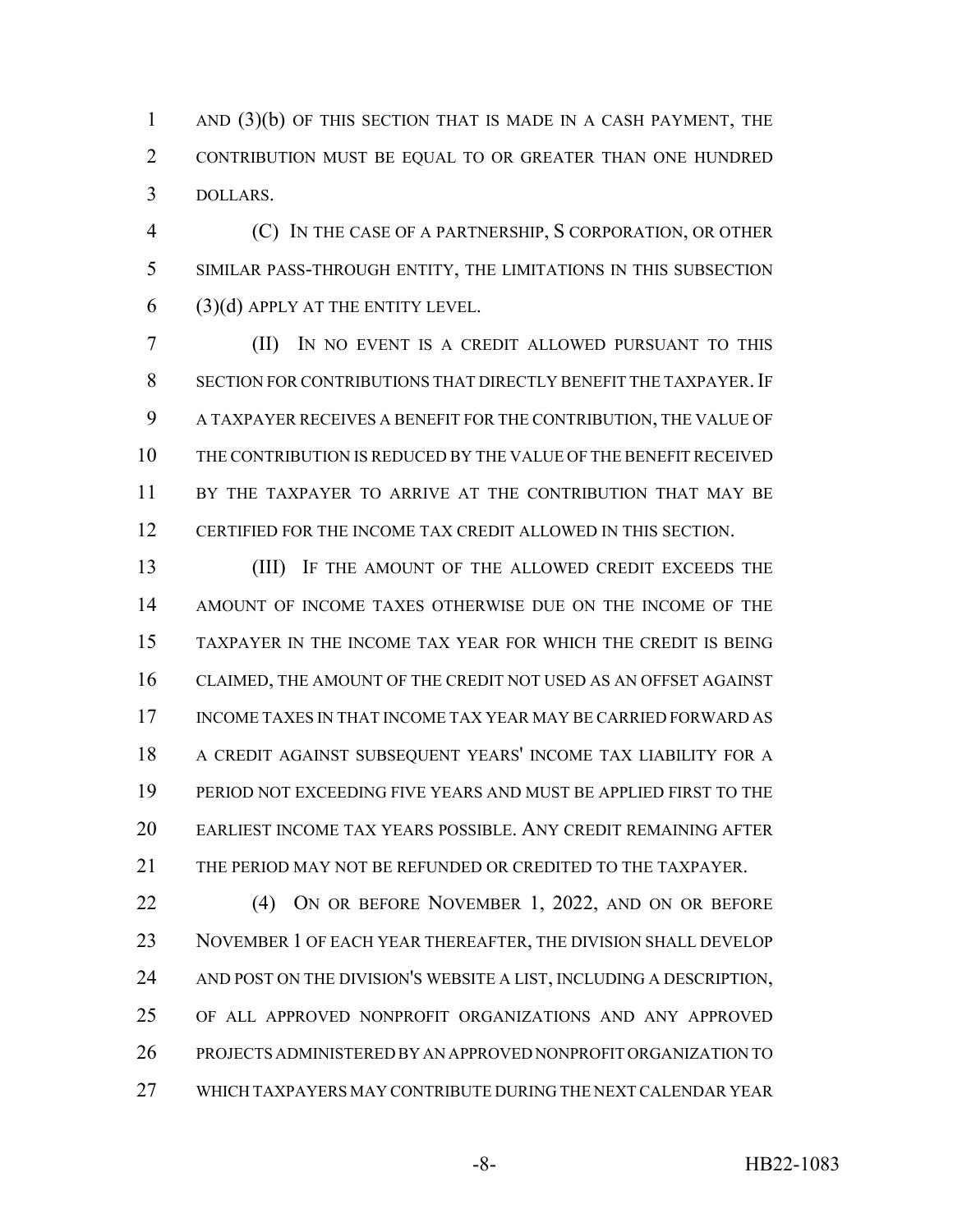FOR THE PURPOSE OF RECEIVING A TAX CREDIT PURSUANT TO THIS SECTION. ANY MODIFICATIONS TO THE LIST, INCLUDING NONPROFIT ORGANIZATIONS OR PROPOSED PROJECTS OF AN APPROVED NONPROFIT ORGANIZATION THAT ARE LATER APPROVED, MUST BE POSTED ON THE DIVISION'S WEBSITE NO LATER THAN SIXTY DAYS AFTER THE MODIFICATION IS MADE. THE DIVISION SHALL REVIEW A PROPOSED NONPROFIT ORGANIZATION AND ANY PROPOSED PROJECT OF AN APPROVED NONPROFIT ORGANIZATION FOR ELIGIBILITY AND APPROVAL AS DESCRIBED IN 9 SUBSECTION (5) OF THIS SECTION.

10 (5) (a) (I) A NONPROFIT ORGANIZATION SHALL APPLY TO THE DIVISION FOR APPROVAL TO RECEIVE ALLOWABLE CONTRIBUTIONS UNDER THIS SECTION, INCLUDING APPROVAL OF A PROPOSED PROJECT. THE APPLICATION MUST:

 (A) SET FORTH THE QUALIFYING ACTIVITY THAT THE NONPROFIT ORGANIZATION PROVIDES, AND, IN ADDITION, FOR A PROPOSED PROJECT, 16 THE QUALIFYING ACTIVITY THAT THE PROJECT WILL IMPLEMENT;

 (B) PROVIDE A LETTER OF APPROVAL FROM THE NONPROFIT ORGANIZATION'S BOARD OF DIRECTORS; AND

 (C) PROVIDE EVIDENCE THAT THE NONPROFIT ORGANIZATION IS IN GOOD STANDING WITH THE SECRETARY OF STATE.

 (II) AN ORGANIZATION THAT HAS A PROGRAM AS SET FORTH IN 22 SECTION 39-30-103.5 (3)(a) THAT HAS BEEN APPROVED BY THE COLORADO ECONOMIC DEVELOPMENT COMMISSION UNDER SECTION 39-30-103.5 IS DEEMED APPROVED FOR PURPOSES OF COMPLIANCE WITH THIS SECTION TO RECEIVE ELIGIBLE CONTRIBUTIONS UNLESS OTHERWISE SPECIFICALLY DISAPPROVED BY THE DIVISION SO LONG AS THE ORGANIZATION:

27 (A) Is a NONPROFIT;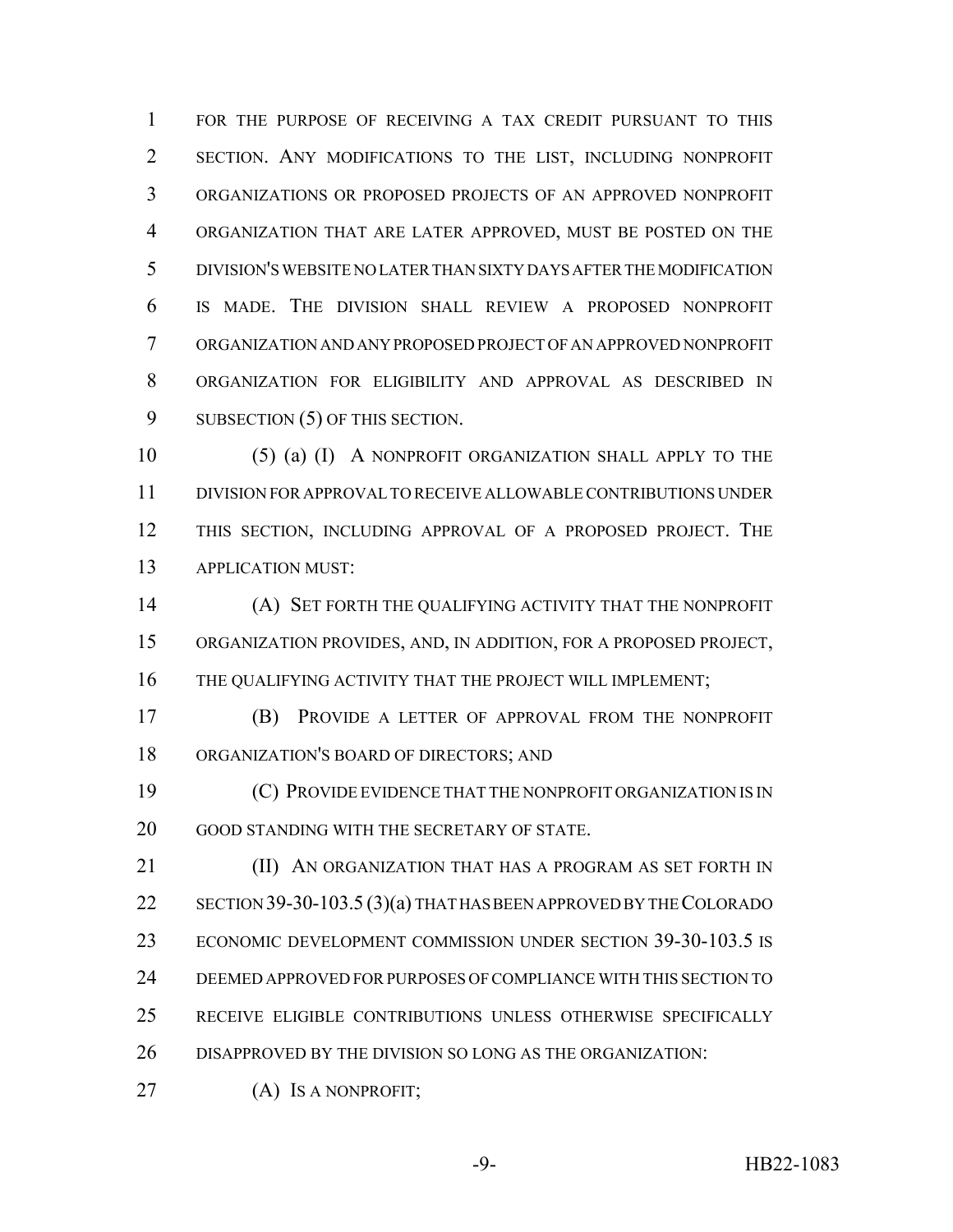(B) PROVIDES OR HAS THE INTENT TO PROVIDE A QUALIFYING ACTIVITY;

 (C) CAN PROVIDE A LETTER OF APPROVAL FROM ITS BOARD OF DIRECTORS;

 (D) SUBMITS A RECENT AUDIT OR FINANCIAL REPORT TO THE DIVISION IN A FORM THAT IS ACCEPTABLE TO THE DIVISION; AND

 (E) NO LATER THAN FOUR YEARS FROM THE EFFECTIVE DATE OF THIS SECTION, SUBMITS AN APPLICATION FOR REAPPROVAL PURSUANT TO 9 SUBSECTION  $(5)(g)$  OF THIS SECTION.

 (b) THE DIVISION SHALL REVIEW APPLICATIONS RECEIVED PURSUANT TO SUBSECTION (5)(a) OF THIS SECTION IN A TIMELY MANNER AND IN A TIME FRAME SET FORTH IN THE DIVISION'S GUIDELINES FOR THE PROGRAM. THE DIVISION SHALL ISSUE A NOTICE OF APPROVAL OR DISAPPROVAL OF A NONPROFIT ORGANIZATION, A PROPOSED PROJECT, OR BOTH IN WRITING.

 (c) THE DIVISION IS AUTHORIZED TO HOLD HEARINGS IN ORDER TO REVIEW A NONPROFIT ORGANIZATION'S REQUEST TO RECONSIDER A DECISION REGARDING DISAPPROVAL WITHIN THIRTY DAYS AFTER THE DATE OF THE DISAPPROVAL NOTICE.

20 (d) ONCE APPROVED, THE NONPROFIT ORGANIZATION SHALL MAINTAIN AN ACCOUNTING SYSTEM AND APPROPRIATE RECORDS TO TRACK CONTRIBUTIONS RECEIVED BY TAXPAYERS FOR WHICH A TAX CREDIT WAS ALLOWED UNDER THIS SECTION AND TO ACCURATELY ASSOCIATE THE USE OF THE CONTRIBUTIONS WITH QUALIFYING ACTIVITIES, AN APPROVED PROJECT, OR BOTH.

 (e) THE DIVISION SHALL SPECIFY IN PROGRAM GUIDELINES WHAT INFORMATION REGARDING QUALIFYING ACTIVITIES MUST BE REPORTED BY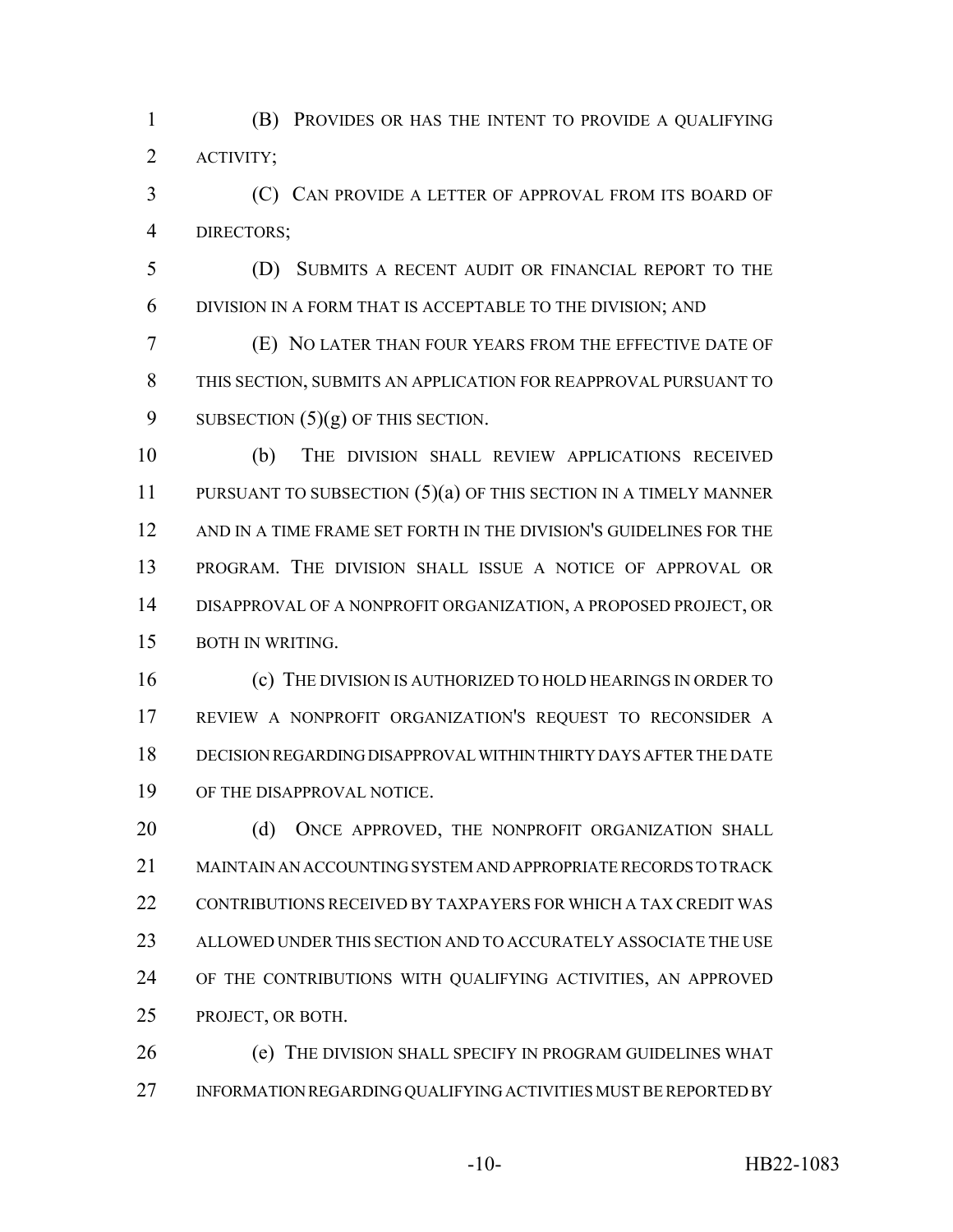THE NONPROFIT ORGANIZATION AND CAN REQUEST FROM THE NONPROFIT ORGANIZATION AN AUDIT OR FINANCIAL REPORT IN A FORM THAT IS ACCEPTABLE TO THE DIVISION.

 (f) (I) NO LATER THAN FEBRUARY 15, 2023, THE DIVISION SHALL COMPLETE A REVIEW OF EVERY ORGANIZATION AND PROJECT DEEMED 6 APPROVED UNDER SUBSECTION  $(5)(a)(II)$  OF THIS SECTION, AND NO LATER THAN FEBRUARY 15, 2024, AND FEBRUARY 15 OF EACH YEAR THEREAFTER, THE DIVISION SHALL COMPLETE A REVIEW OF EVERY OTHER APPROVED NONPROFIT ORGANIZATION AND APPROVED PROJECT TO EVALUATE PERFORMANCE AND COMPLIANCE WITH THE REQUIREMENTS OF THIS SECTION. THE DIVISION MUST REVIEW THE QUALIFYING ACTIVITIES BEING PROVIDED AND DETERMINE HOW THE ACTIVITIES ARE ADDRESSING CURRENT AND EMERGING NEEDS OF INDIVIDUALS AND FAMILIES EXPERIENCING HOMELESSNESS IN EACH APPROVED NONPROFIT ORGANIZATION'S COMMUNITY, OR, IF APPLICABLE, EACH APPROVED PROJECT'S COMMUNITY.

 (II) THE DIVISION HAS THE AUTHORITY TO MONITOR AND AUDIT APPROVED NONPROFIT ORGANIZATIONS AND THEIR PERFORMANCE AND MAY DISAPPROVE AN APPROVED NONPROFIT ORGANIZATION OR AN APPROVED PROJECT OF AN APPROVED NONPROFIT ORGANIZATION IF THE APPROVED NONPROFIT ORGANIZATION IS NOT MEETING EXPECTATIONS OR 22 IF THE APPROVED NONPROFIT ORGANIZATION IS OTHERWISE NOT IN COMPLIANCE WITH OBJECTIVES OUTLINED IN THIS SECTION OR PROGRAM 24 GUIDELINES, OR, IF APPLICABLE, IN THE PROJECT PROPOSAL. THE DIVISION SHALL IMMEDIATELY NOTIFY THE DEPARTMENT OF REVENUE IF AN APPROVED NONPROFIT ORGANIZATION OR AN APPROVED PROJECT OF AN APPROVED NONPROFIT ORGANIZATION IS DISAPPROVED AS A RESULT OF A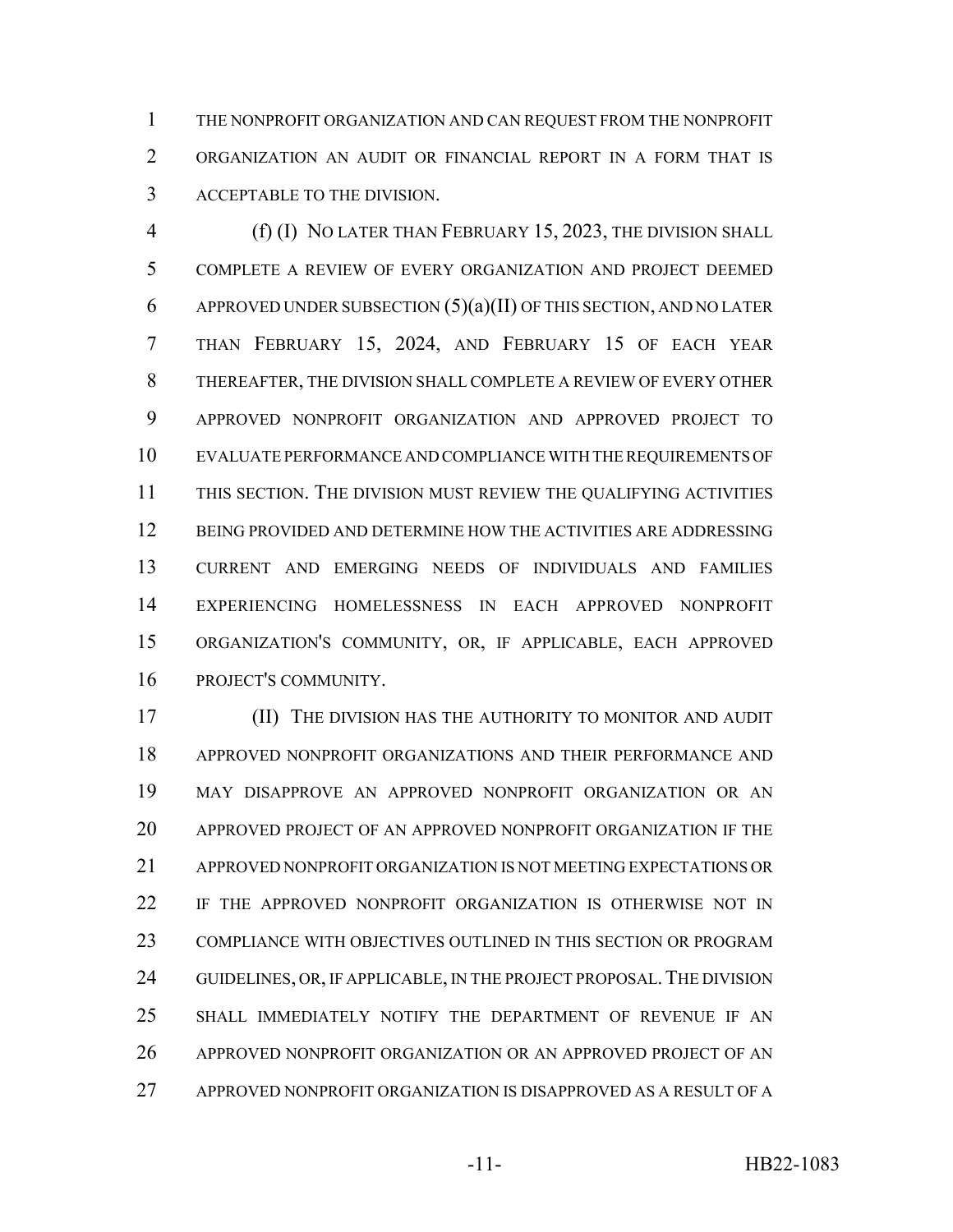REVIEW OR AUDIT IN ORDER TO ENSURE THAT CONTRIBUTIONS MADE BY TAXPAYERS ON OR AFTER THE DATE OF DISAPPROVAL ARE NO LONGER ELIGIBLE FOR THE TAX CREDIT ALLOWED IN THIS SECTION.

 (g) AN APPROVED NONPROFIT ORGANIZATION SHALL APPLY FOR REAPPROVAL WITH THE DIVISION EVERY FOUR YEARS IN THE SAME 6 MANNER PROVIDED FOR APPROVAL IN SUBSECTION  $(5)(a)(I)$  OF THIS SECTION. WHEN APPLYING FOR REAPPROVAL, THE NONPROFIT ORGANIZATION MAY ADD OR REMOVE QUALIFYING ACTIVITIES IN THE REAPPROVAL APPLICATION. IT IS EXPECTED THAT A NONPROFIT ORGANIZATION WILL REVISE ANY PREVIOUSLY APPROVED GOALS, OBJECTIVES, AND EXPECTED OUTCOMES OF ITS QUALIFYING ACTIVITIES TO ADJUST TO CHANGES IN COMMUNITY NEEDS, EMERGING BEST PRACTICES, 13 AND FEEDBACK FROM THE DIVISION.

 (6) THE DIVISION SHALL PRESENT AN ANNUAL REVIEW OF APPROVED NONPROFIT ORGANIZATIONS AND ANY APPROVED PROJECTS ADMINISTERED BY AN APPROVED NONPROFIT ORGANIZATION TO THE STATE HOUSING BOARD CREATED IN SECTION 24-32-706. THE ANNUAL REVIEW MUST INCLUDE INDIVIDUAL AND COLLECTIVE OUTPUTS AND OUTCOMES OF EACH APPROVED NONPROFIT ORGANIZATION DESCRIBED IN THIS SECTION AND MUST SUMMARIZE CONTRIBUTIONS RECEIVED AND TAX CREDIT CERTIFICATES ISSUED FOR THE REPORTING PERIOD, INCLUDING AN ESTIMATE OF EXPECTED CONTRIBUTIONS FOR THE UPCOMING CALENDAR YEAR.

 (7) THE DIVISION SHALL DEVELOP PROGRAM GUIDELINES, WITH STAKEHOLDER INVOLVEMENT, FOR THE ADMINISTRATION OF THIS SECTION. (8) THIS SECTION IS REPEALED, EFFECTIVE DECEMBER 31, 2040. **SECTION 2.** In Colorado Revised Statutes, 39-30-103.5, **amend**